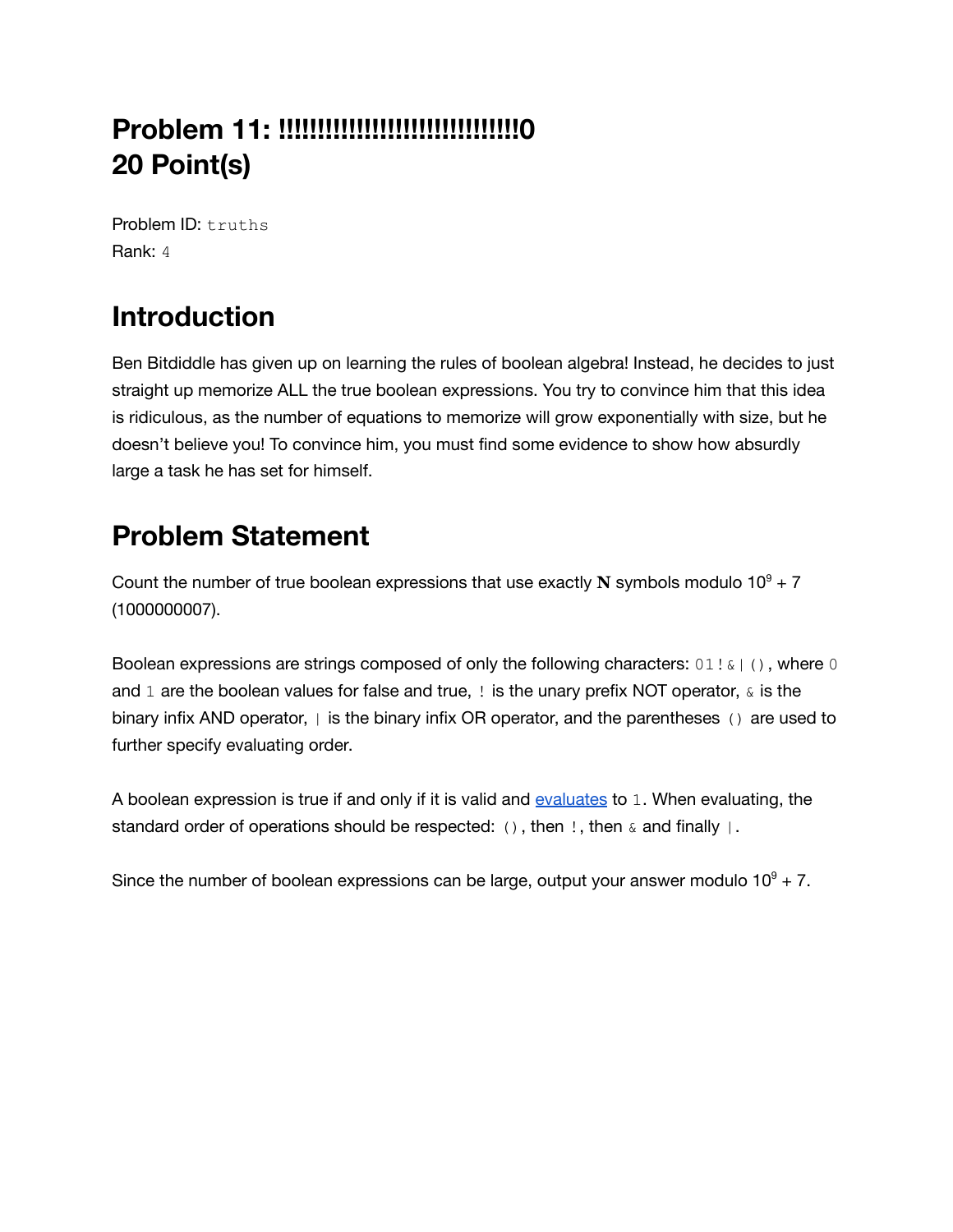### **Input Format**

The first line of the input contains a positive integer **T** denoting the number of test cases that follow. Each test case is described in a single line containing a single integer **N** denoting the number of symbols for the number of expressions you want to count.

## **Output Format**

For each test case, output a single line containing the number of true boolean expressions that use exactly **N** symbols modulo  $10^9 + 7$  (1000000007).

# **Constraints**

1 ≤ **T** ≤ 100  $1 ≤ N ≤ 250$